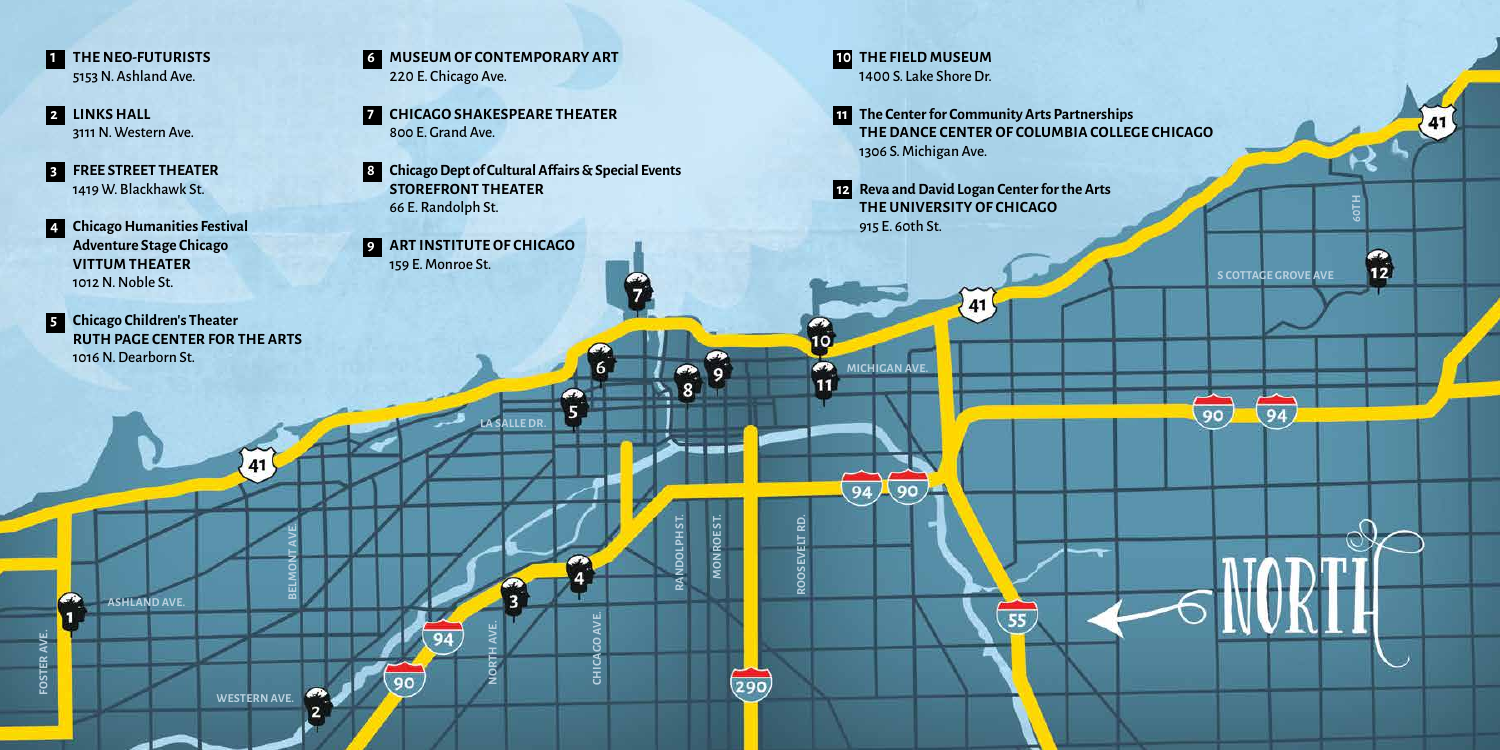| <b>SLIRE ARE</b>                                                    | <b>WEDNESDAY</b><br>JANUARY 14 | <b>THURSDAY</b><br><b>JANUARY 15</b> | <b>FRIDAY</b><br>JANUARY 16 | <b>SATURDAY</b><br><b>JANUARY17</b> | <b>SUNDAY</b><br><b>JANUARY18</b> | <b>MONDAY</b><br><b>JANUARY19</b> | <b>TUESDAY</b><br><b>JANUARY 20</b> | <b>WEDNESDAY</b><br>JANUARY 21 | <b>THURSDAY</b><br><b>JANUARY 22</b> | <b>FRIDAY</b><br><b>JANUARY 23</b> | <b>SATURDAY</b><br><b>JANUARY 24</b> | <b>SUNDAY</b><br><b>JANUARY 25</b> |
|---------------------------------------------------------------------|--------------------------------|--------------------------------------|-----------------------------|-------------------------------------|-----------------------------------|-----------------------------------|-------------------------------------|--------------------------------|--------------------------------------|------------------------------------|--------------------------------------|------------------------------------|
| <b>ART INSTITUTE OF CHICAGO</b><br>Family Festival: Puppets! [p.11] | 6                              |                                      |                             | 10:30 a.m. -<br>3:00 p.m.           |                                   |                                   |                                     |                                |                                      |                                    |                                      |                                    |
| <b>BLAIR THOMAS &amp; CO.</b><br>The Selfish Giant [p.13]           | 6                              |                                      |                             |                                     |                                   |                                   |                                     |                                |                                      | 6:30 p.m.                          | 11:00 a.m.<br>1:00 p.m.              | 11:00 a.m.<br>1:00 p.m.            |
| <b>BLIND SUMMIT</b><br>The Table [p.15]                             | 8:00 p.m.<br>$\mathbf{G}$      | 8:00 p.m.                            | 8:00 p.m.                   | 3:00 p.m.<br>8:00 pm                | 3:00 p.m.                         |                                   | 8:00 p.m.                           | 8:00 p.m.                      | 8:00 p.m.                            | 8:00 p.m.                          | 3:00 p.m.<br>8:00 pm                 | 3:00 p.m.                          |
| <b>BULLOONEY PUPPETWORKS</b><br>Rikki Tikki Tavi [p.17]             | 6                              |                                      |                             | 11:30 a.m.<br>1:00 p.m.             |                                   |                                   |                                     |                                |                                      |                                    |                                      |                                    |
| <b>CHINESE THEATRE WORKS</b><br><b>Rich In Tradition</b> [p. 19]    | $\bullet$                      |                                      |                             | 3:00 p.m.                           |                                   |                                   |                                     |                                |                                      |                                    |                                      |                                    |
| <b>DANIEL BARROW</b><br>The Thief of Mirrors [p. 21]                | 6                              |                                      |                             |                                     |                                   |                                   |                                     |                                | 7:30 p.m.                            | 7:30 p.m.                          |                                      |                                    |
| DAVE HERZOG'S MARIONETTES<br><b>Stars on Strings</b> [p. 23]        |                                |                                      |                             |                                     | 1:00 p.m.                         |                                   |                                     |                                |                                      |                                    |                                      |                                    |
| <b>DAVID COMMANDER</b><br>In Flight [p. 25]                         | 6                              |                                      |                             |                                     |                                   |                                   |                                     |                                | 7:30 p.m.                            | 7:30 p.m.                          | 7:30 p.m.                            |                                    |
| <b>FIELD MUSEUM</b><br>Dozin' with the Dinos [p. 27]                | $\bullet$                      |                                      | 5:30 p.m. -<br>9:00 a.m.    |                                     |                                   |                                   |                                     |                                |                                      |                                    |                                      |                                    |
| <b>FLIPFLAP PRODUCTIONS</b><br>The Temp [p. 29]                     | $\bullet$                      |                                      |                             |                                     |                                   |                                   |                                     |                                |                                      | 7:30 p.m.                          | 7:30 p.m.                            |                                    |
| IN THE HEART OF THE BEAST<br>Cartooon [p.31]                        | $\bullet$                      |                                      |                             |                                     |                                   |                                   |                                     |                                |                                      | 9:00 p.m.                          | 2:00 p.m.<br>7:00 p.m.               |                                    |
| IN THE HEART OF THE BEAST<br>Mortal City [p.33]                     | $\mathbf{\hat{p}}$             |                                      |                             |                                     |                                   |                                   |                                     |                                |                                      | 7:00 p.m.                          | 9:00 p.m.                            |                                    |